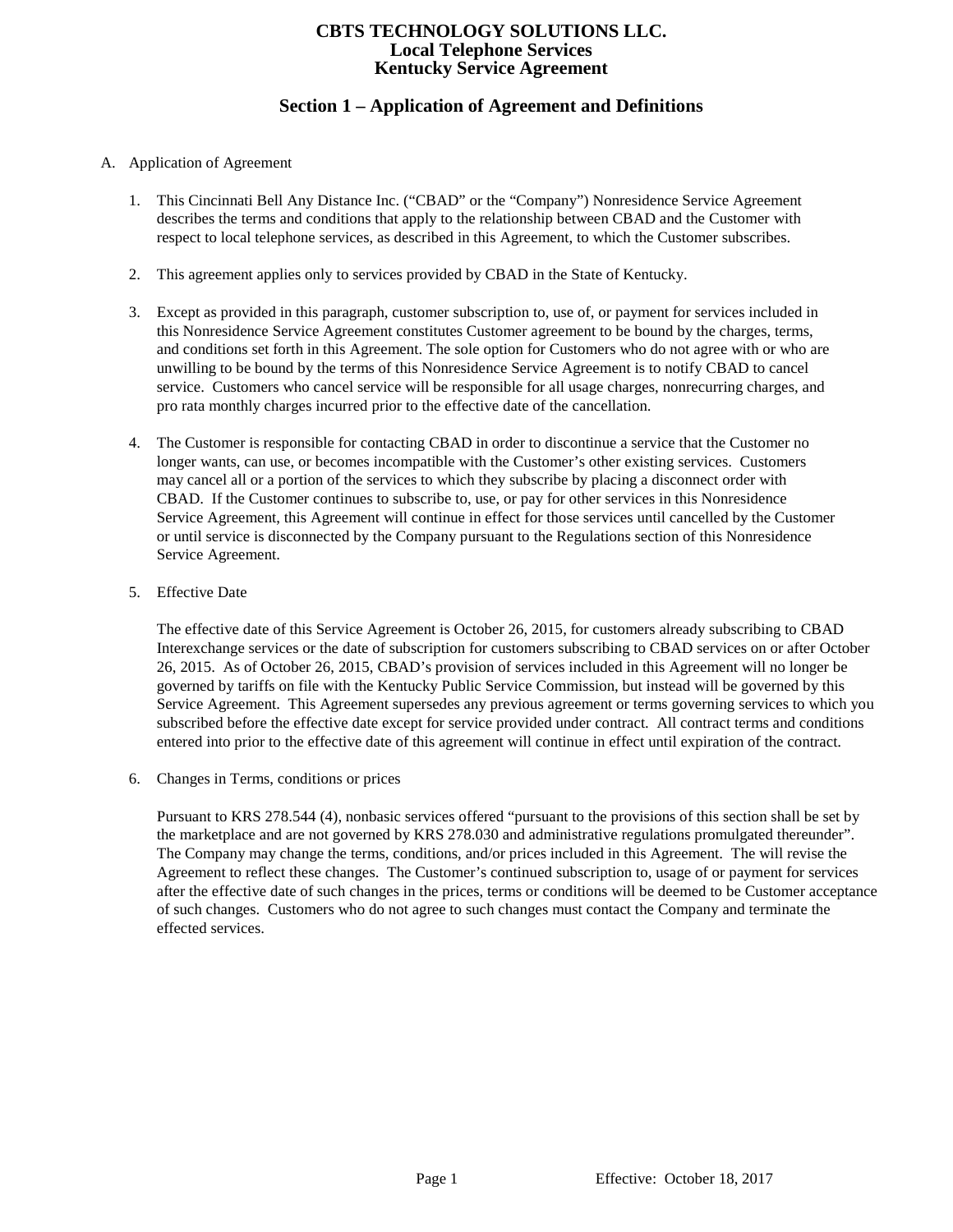# **Section 1 – Application of Agreement and Definitions**

#### B. DEFINITIONS

Certain terms used generally throughout this Service Agreement are defined as follows.

1. Central Office

A switching unit in a telecommunications system providing service to the general public, that has the necessary equipment and operating arrangements for terminating and interconnecting lines and trunks.

2. Central Office Line

A circuit used within a central office to connect to an individual line or any type of trunk.

3. Company

Cincinnati Bell Any Distance Inc. (CBAD) which is the issuer of this Service Agreement. Also refers to the underlying provider whose facilities CBAD uses to furnish service.

4. Communication-Impaired Person

For purposes of this Service Agreement, the definition of impaired refers to persons with communication impairments, including hearing impaired, deaf, deaf/blind, or speech impaired persons whose impairment prevents them from communicating over the telephone without the aid of a telecommunications device for the deaf or text telephone (TDD/TTY).

5. Commission

The Kentucky Public Service Commission (PSCK).

6. Contract

The service agreement between a customer and the Company under which facilities for the customer's use are furnished, in accordance with the provisions of this Service Agreement.

7. Customer

The person, firm, corporation or other entity that orders service and is responsible for the payment of charges and for compliance with the Company's Service Agreement.

8. Demarcation Point (Network Interface)

The point of demarcation and/or interconnection between Company communications facilities and terminal equipment, protective apparatus or wiring at a customer's premises. Company-installed facilities at or constituting the demarcation point will consist of wire or a jack conforming to Subpart F of Part 68 of the FCC's rules. "Premises" as used in this section generally means a dwelling unit, other building or a legal unit of real property such as a lot on which a dwelling unit is located, as determined by the Company's reasonable and nondiscriminatory standard operating practices. The "minimum point of entry" as used in this section will be either (1) the closest practicable point to where the wiring crosses a property line or (2) the closest practicable point to where the wiring enters a multiunit building or buildings.

The Company's reasonable and nondiscriminatory standard operating practices will determine which of (1) or (2) will apply. The Company is not precluded from establishing reasonable classifications of multiunit premises for purposes of determining which of (1) or (2) above will apply. Multiunit premises include, but are not limited to, commercial, shopping center and campus situations.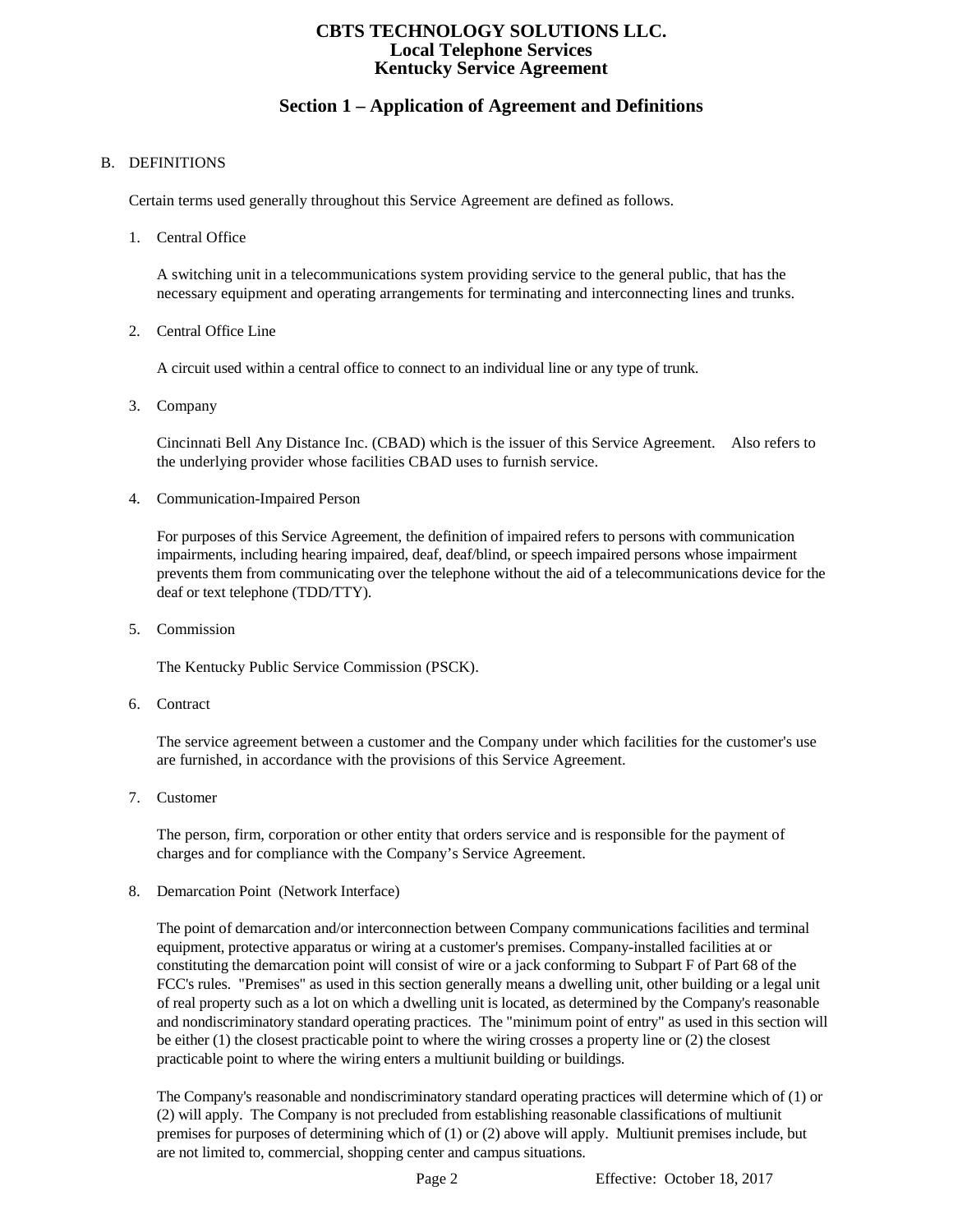# **Section 1 – Application of Agreement and Definitions**

a. Single Unit Installations

For single unit installations existing as of December 27, 1991, and installations installed after that date, the demarcation point will be a point within twelve inches of the protector or, where there is no protector, within twelve inches of where the telephone wire enters the customer's premises.

- b. Multiunit Installations
	- 1. In multiunit premises existing as of December 27, 1991, the demarcation point will be determined in accordance with the Company's reasonable and nondiscriminatory standard operating practices; provided, however, that where there are multiple demarcation points within the multiunit premises, a demarcation point for a customer will not be further inside the customer's premises than a point twelve inches from where the wiring enters the customer's premises.
	- 2. In multiunit premises in which wiring is installed after December 27, 1991, including additions, modifications and rearrangements of wiring existing prior to that date, the multiunit premises owner will determine the location of the demarcation point or points. The multiunit premises owner will determine whether there will be a single demarcation point location for all customers or separate locations for each customer; provided, however, that where there are multiple demarcation points within the multiunit premises, a demarcation point for a customer will not be further inside the customer's premises than a point twelve inches from where the wiring enters the customer's premises.
- 9. Direct Inward Dialing (DID)

A service attribute that routes incoming calls directly to stations, bypassing a central answering point.

10. Directory Listing

The publication in the alphabetical directory of information pertaining to a customer's telephone number.

11. Exchange

A unit established for the administration of telecommunications service in a specified area, which usually embraces a city, town, or village and its environs. It consists of one or more central offices together with the associated plant used in furnishing telecommunications service within that area.

12. Individual Case Basis (ICB)

A service arrangement in which the regulations, rates and charges are developed based on the specific circumstances of the customer's situation

13. Initial Service Period

The minimum length of time a customer is obligated to pay for service whether or not the customer retains the service for the minimum length of time. Unless stated otherwise in this Service Agreement, the minimum period is 30 days.

14. Local Calling

A completed call or telephonic communication between a calling station and any other station within the local service area of the calling station.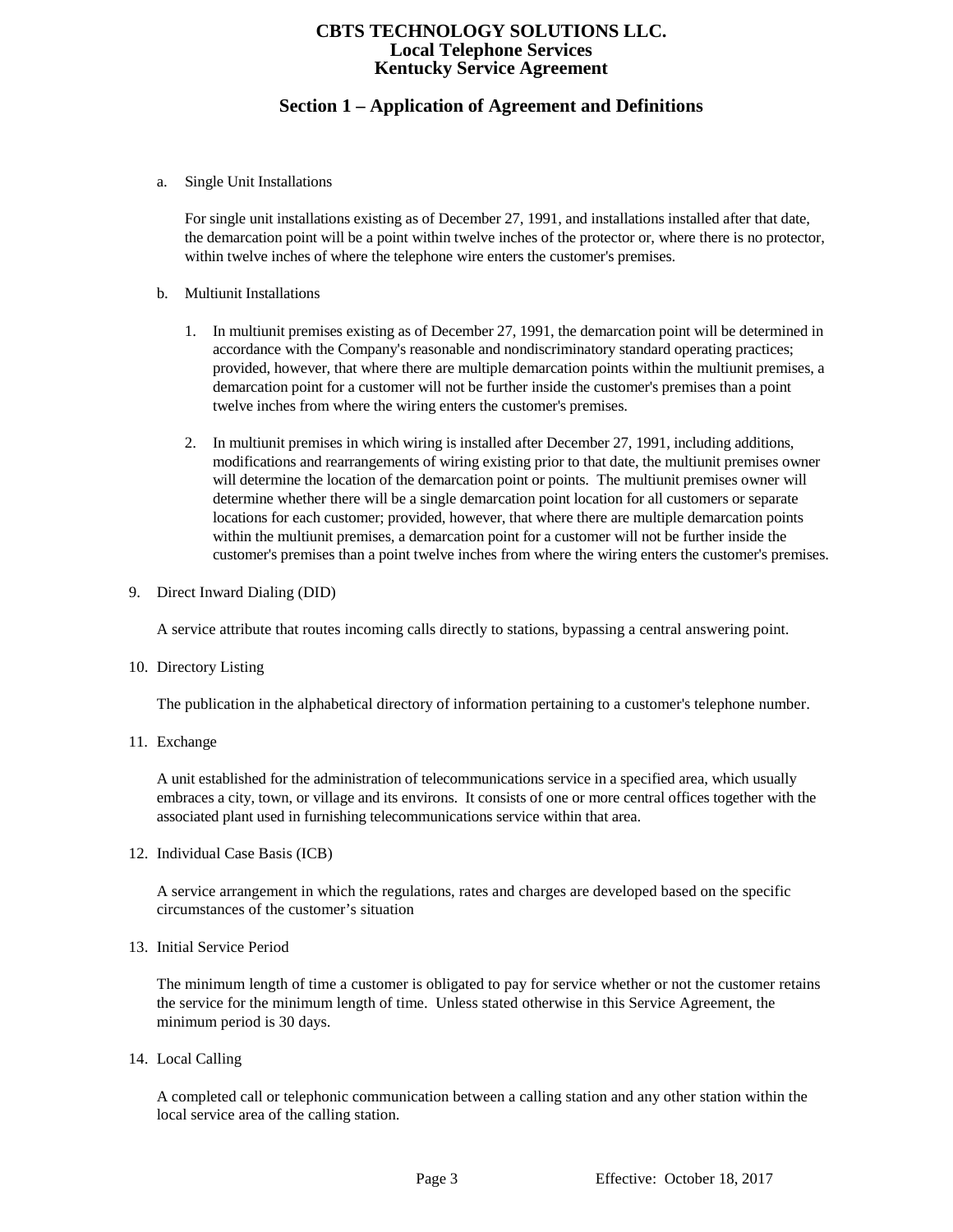# **Section 1 – Application of Agreement and Definitions**

15. Local Exchange Service

Telephone service furnished between points located within an area where there is no toll charge. Unless otherwise specified, local calling areas in this Service Agreement shall be the same as the local calling areas of MCImetro Access Transmission d/b/a Verizon Access Transmission Services

16. Network Interface Device (NID)

A jack conforming to Sub-part F of Part 68 of the FCC's rules provided by the Company as part of the LEC network. It will be located on the customer's premises and is considered to be the termination of the LEC network if installed by the Company. (See Demarcation Point)

17. Non-Recurring Charges

The one-time initial charges for service or facilities, including but not limited to charges for construction, installation, or special fees.

18. Private Branch Exchange (PBX)

An arrangement of equipment consisting of switchboards, dial switching equipment, wiring, telephone station apparatus, or a combination thereof. It provides for the interconnection of service lines associated with switching equipment located on a premises or extended to another premises relating to the same customer.

19. PSCK

The Kentucky Public Service Commission. Also referred to as the "Commission."

20. Recurring Charges

The monthly charges to the customer for services, facilities and equipment, which continue on the agreed upon duration of the service.

21. Resale of Services

Resale of services is available only to carriers which are certified by the PUCO to provide intrastate local exchange services.

22. Service Commencement Date

The first day following the date on which the Company notifies the customer that the requested service or facility is available for use. This will be no later than five days following the request, unless extended by the customer's refusal to accept service which does not conform to standards set forth in the service order or this Service Agreement, in which case the Service Commencement Date is the date of the customer's acceptance of service. The parties may mutually agree on a substitute Service Commencement Date.

23. Services

The Company's telecommunications services offered on the Company's network.